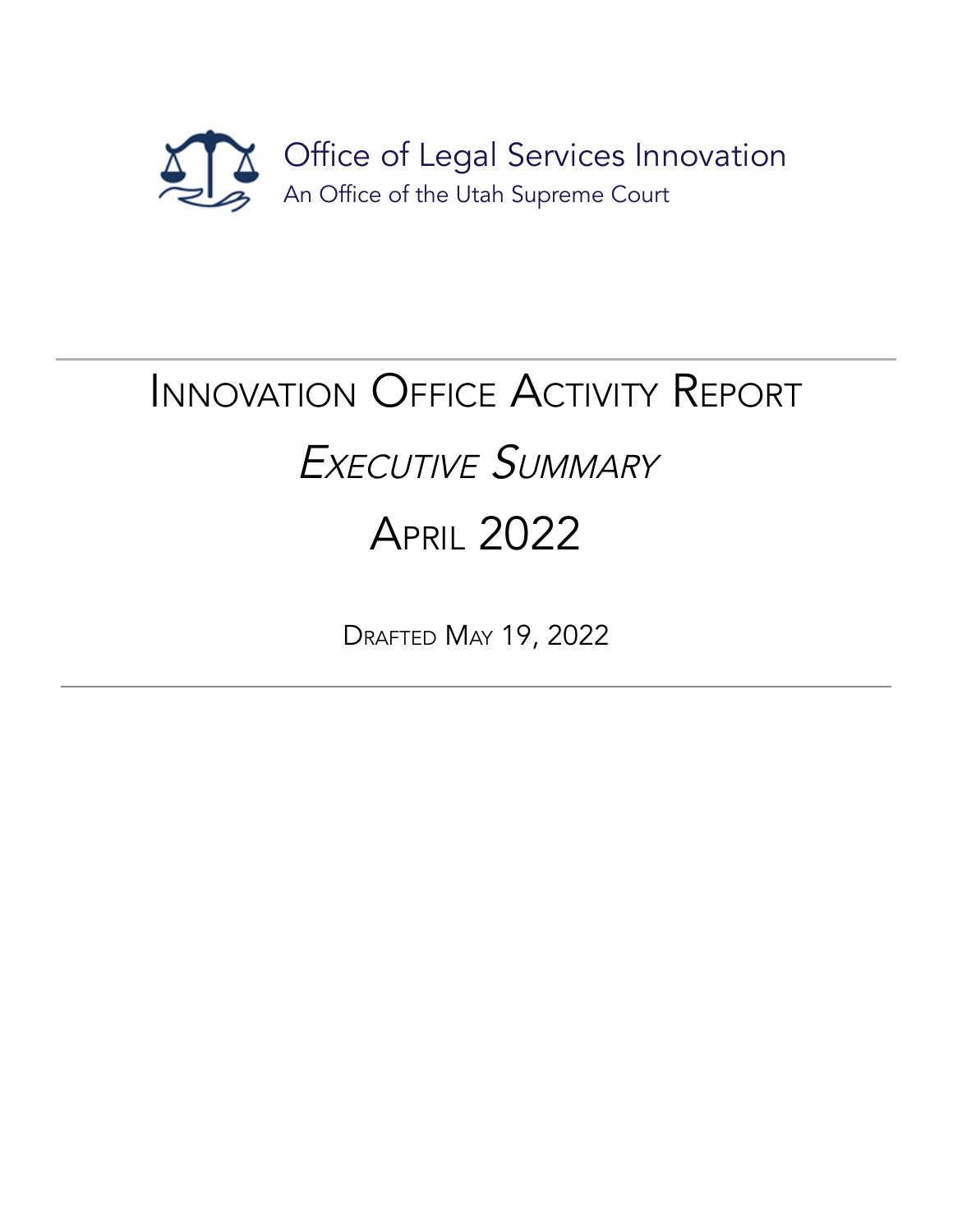# Table of Contents

| <b>Overall Metrics</b>                            |    |
|---------------------------------------------------|----|
| <b>Executive Summary</b>                          | 2  |
| Sandbox Activity (October 2020 - April 2022)      | 2  |
| <b>Authorized Entities</b>                        | 7  |
| <b>Authorized Entities Reporting Statuses</b>     | 17 |
| April 2022 Activity Risk Report - Harm Assessment | 19 |

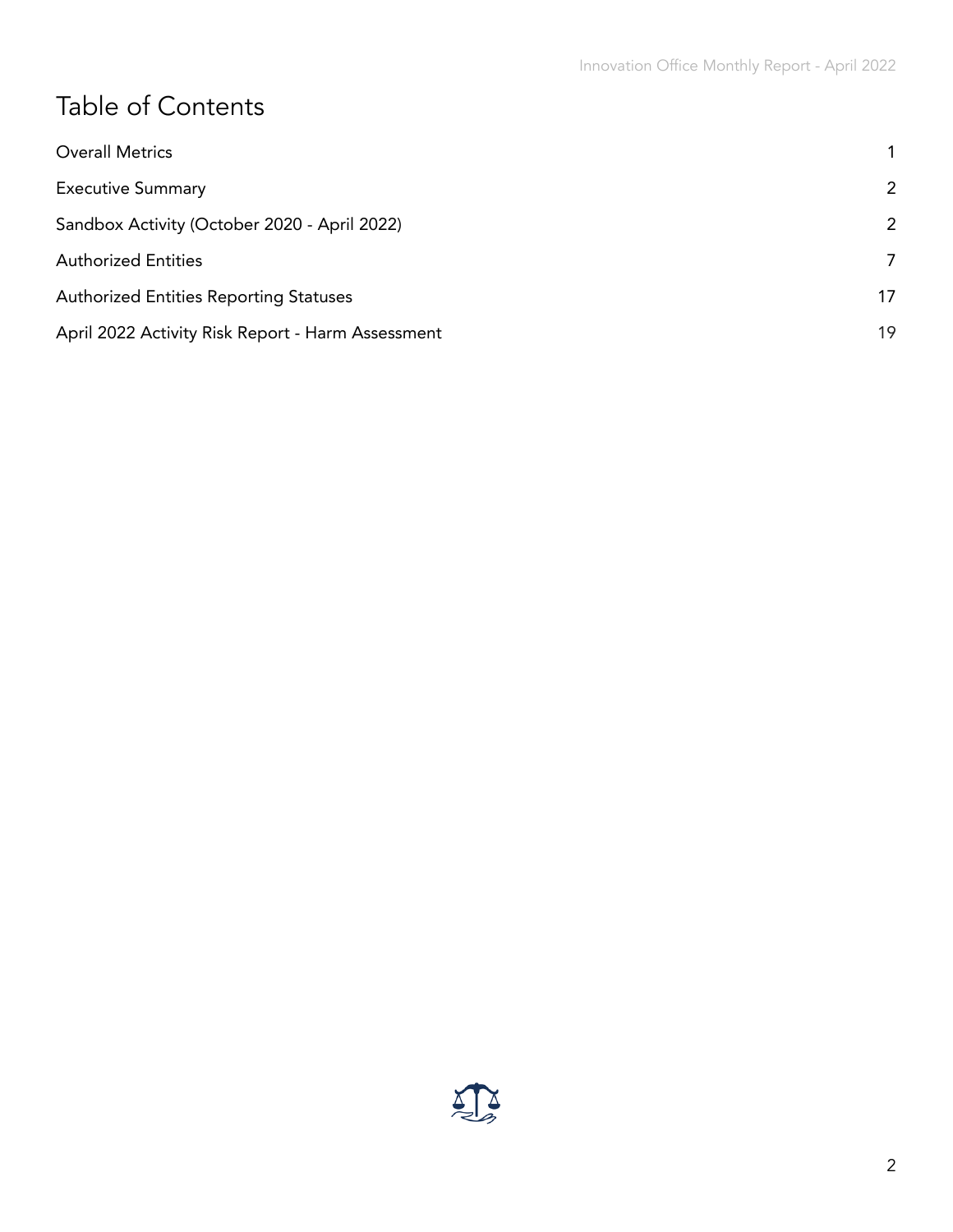### OVERALL METRICS

<span id="page-2-0"></span>

| <b>Total Applications Received</b>                         | 65                                                                                                                                         |
|------------------------------------------------------------|--------------------------------------------------------------------------------------------------------------------------------------------|
| Applicants Recommended to Court for<br>Authorization       | 43                                                                                                                                         |
| Applicants Denied Recommendation from<br>Innovation Office | $\overline{2}$                                                                                                                             |
| Applicants Denied Authorization by Court                   | 0                                                                                                                                          |
| Applicants Tabled (referral fees)                          | 9                                                                                                                                          |
| Inactive or Withdrawn Applicants Before<br>Recommendation  | 11                                                                                                                                         |
| <b>Currently Under Office Review</b>                       | 2                                                                                                                                          |
| Recommended to Court for Authorization<br>Decision         | $\overline{2}$                                                                                                                             |
| <b>Authorized Entities</b>                                 | 39 (plus 2 entities withdrawn;<br>41 total)                                                                                                |
| Entities Reporting Data (this month)                       | 13                                                                                                                                         |
| Entities Recommended to Exit the Sandbox                   | $\overline{0}$                                                                                                                             |
| Key Risks and Trends                                       | There were 2 reported<br>consumer complaints during<br>April 2022; 1 harm-related<br>complaint linked to results<br>and 1 not harm-related |

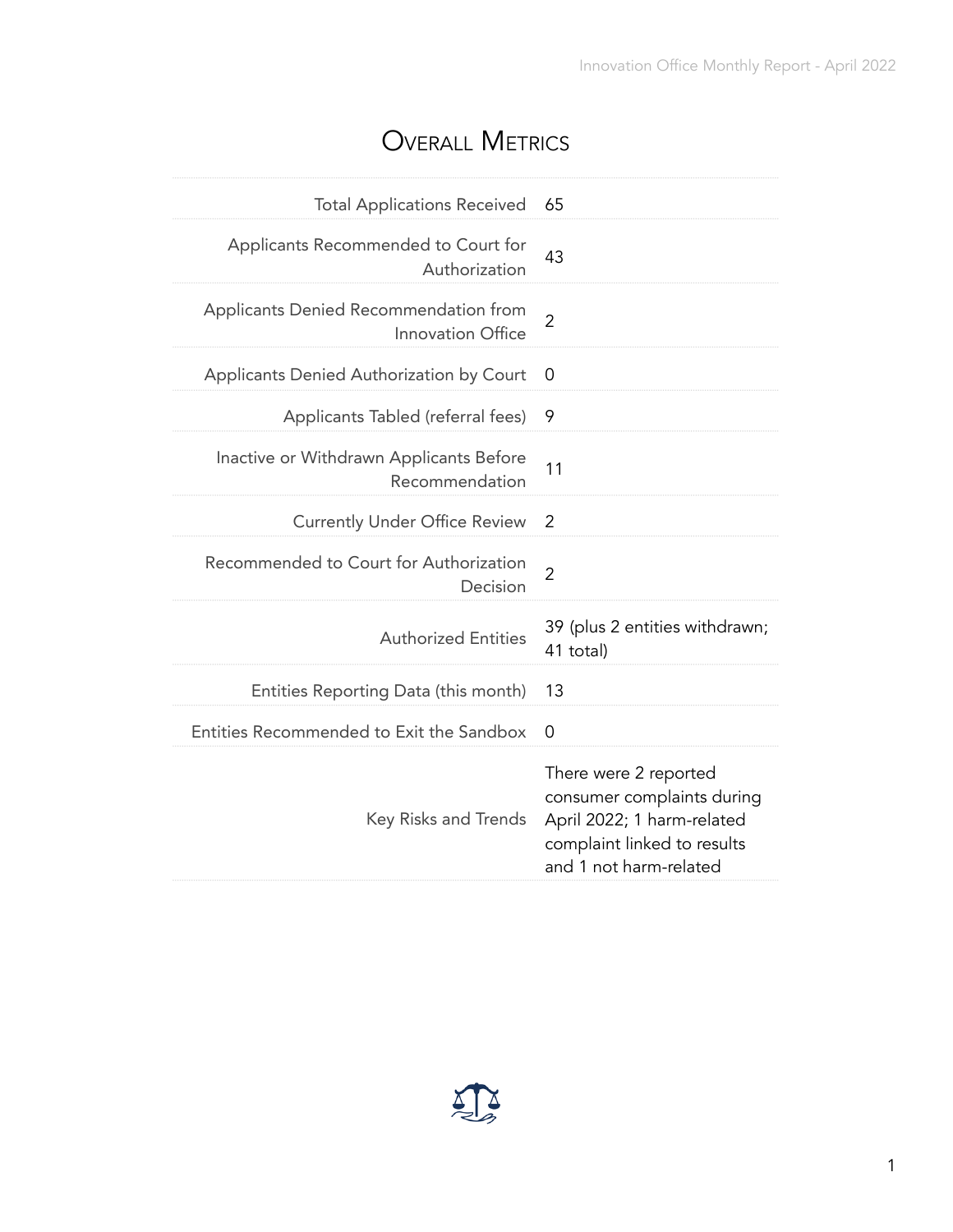# EXECUTIVE SUMMARY

<span id="page-3-1"></span><span id="page-3-0"></span>This report summarizes activities and negative risk assessment (i.e., harms) of entities approved by the Utah Supreme Court to implement legal services within the Utah Sandbox and monitored by the Office of Legal Services Innovation. This report covers the period of October 2020 through April 2022.

## SANDBOX ACTIVITY (OCTOBER 2020 - APRIL 2022)

#### Active Entities Authorized to Offer Sandbox Legal Services

**●** 39 active entities approved to offer services



# **Entities Authorized**

- o Low Risk=10 (AGS Law, Believe First, Blue Bee, Blue Ridge Law Group, Credit Cop, Firmly, Hello Divorce, Rocky Mountain Justice, Saavi Technologies, Trajan Estate)
- o Low/Moderate=15 (Davis & Sanchez, FOCL Law, GovAssist Legal, LawPal, Legal Atoms, Legal Claims, Inc. [Trajector Legal], Mountain West Legal Protective, My Immigration, Off the Record, PD Digital Logistics Design, R&R Legal Services PLLC, Rocket Lawyer, Tanner, WayLit, Xira)
- o Moderate=13 (1Law, DSD Solutions, Estate Guru, Holy Cross Ministries, Jordanelle Blocks, LawGeex, Law HQ, Law on Call, Nuttall, Brown & Coutts, Pearson Butler, Sudbury Consulting, Timpanogos Legal Center, Utah Legal Advocates)
- o High=1 (AAA Fair Credit)

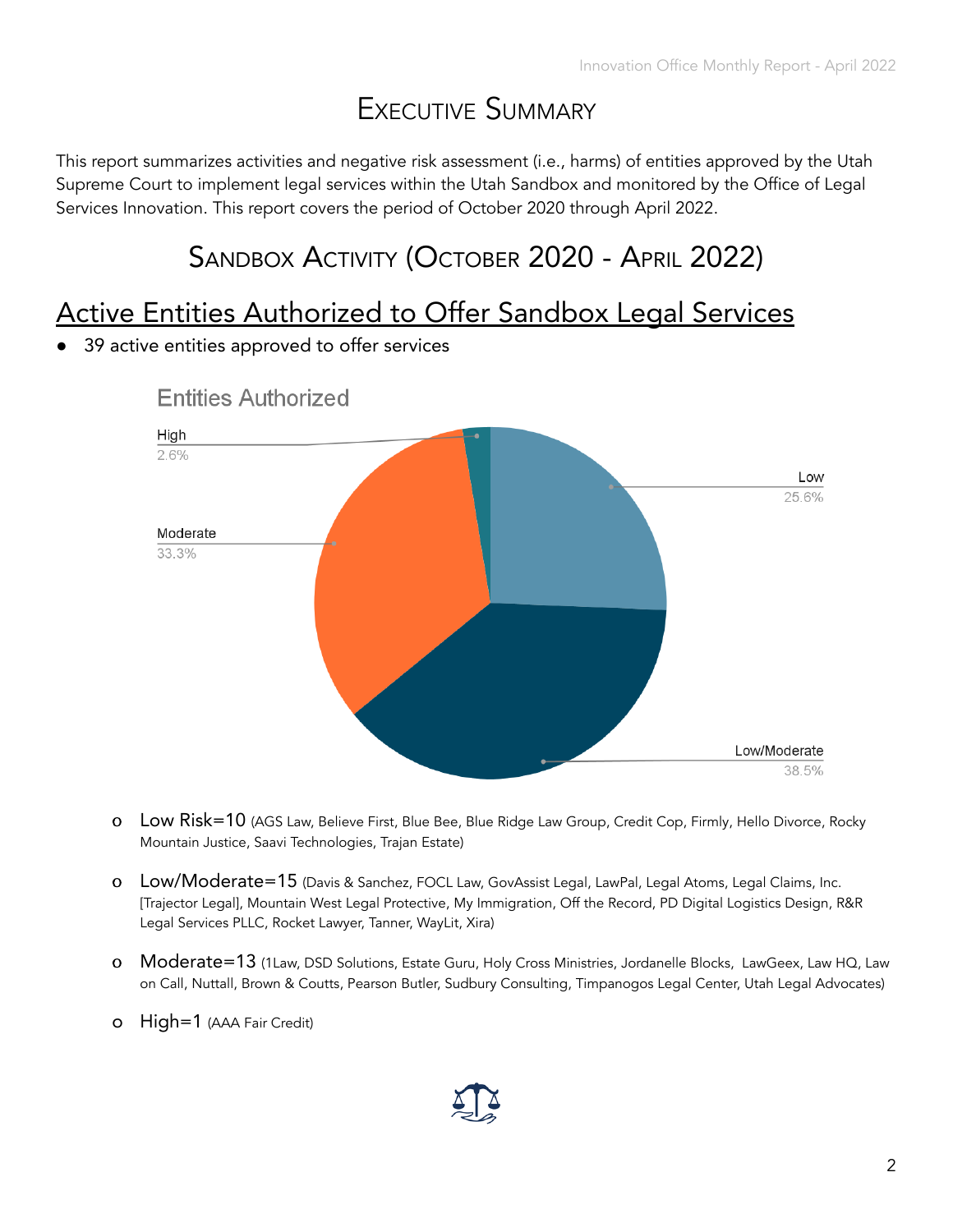# Authorized Entities Reporting Data through April 2022

- 21 entities reporting data to date; 13 reporting this period
	- o 3 low risk entities; 10 low/moderate risk entities; 8 moderate entities



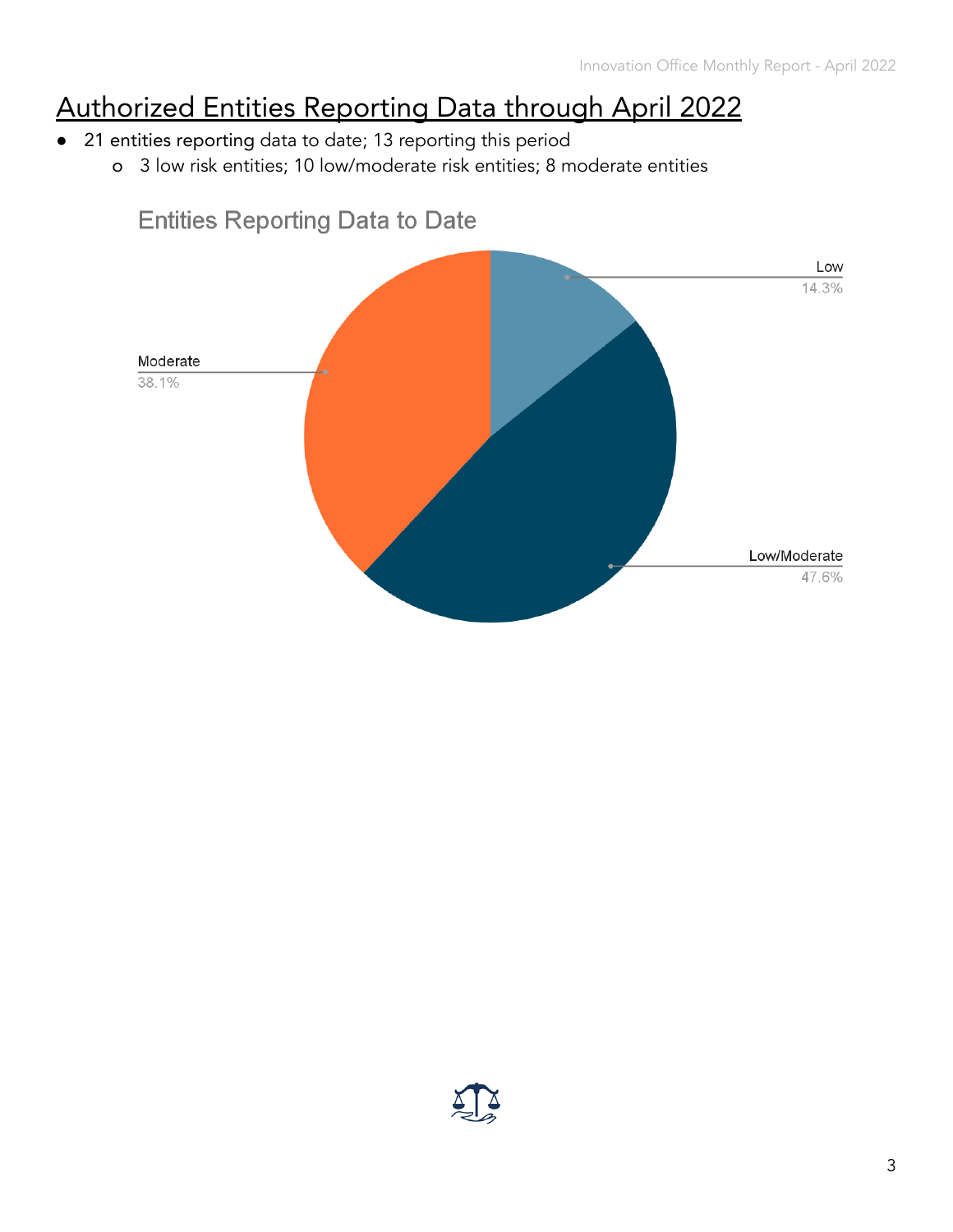# Proportion of Services by Entity Risk and Legal Categories Addressed through April 2022



- 20,088 legal services sought from more than 12,000 unduplicated clients
	- o Low=308 legal services sought; Low/Moderate=12,796 legal services sought; Moderate=6,984 legal services sought
	- o 98% of legal services were produced via low/moderate or moderate risk entities
	- o 18,282 (91%) legal services have been delivered by a lawyer (or lawyer employee) or software for form or document completion only with lawyer involvement
	- o 1,806 legal services have been delivered by non-lawyers (software or person) with lawyer involvement
- Legal Categories Addressed by Service
	- o The rank of legal category addressed has been:
		- 1) Military/Veterans Benefits [44.9%]
		- 2) Business [22.3%; e.g., intellectual property, contracts/warranties, and entity incorporation]
		- 3) Accident/Injury [10.5%]
		- 4) End of Life Planning [7.4%];

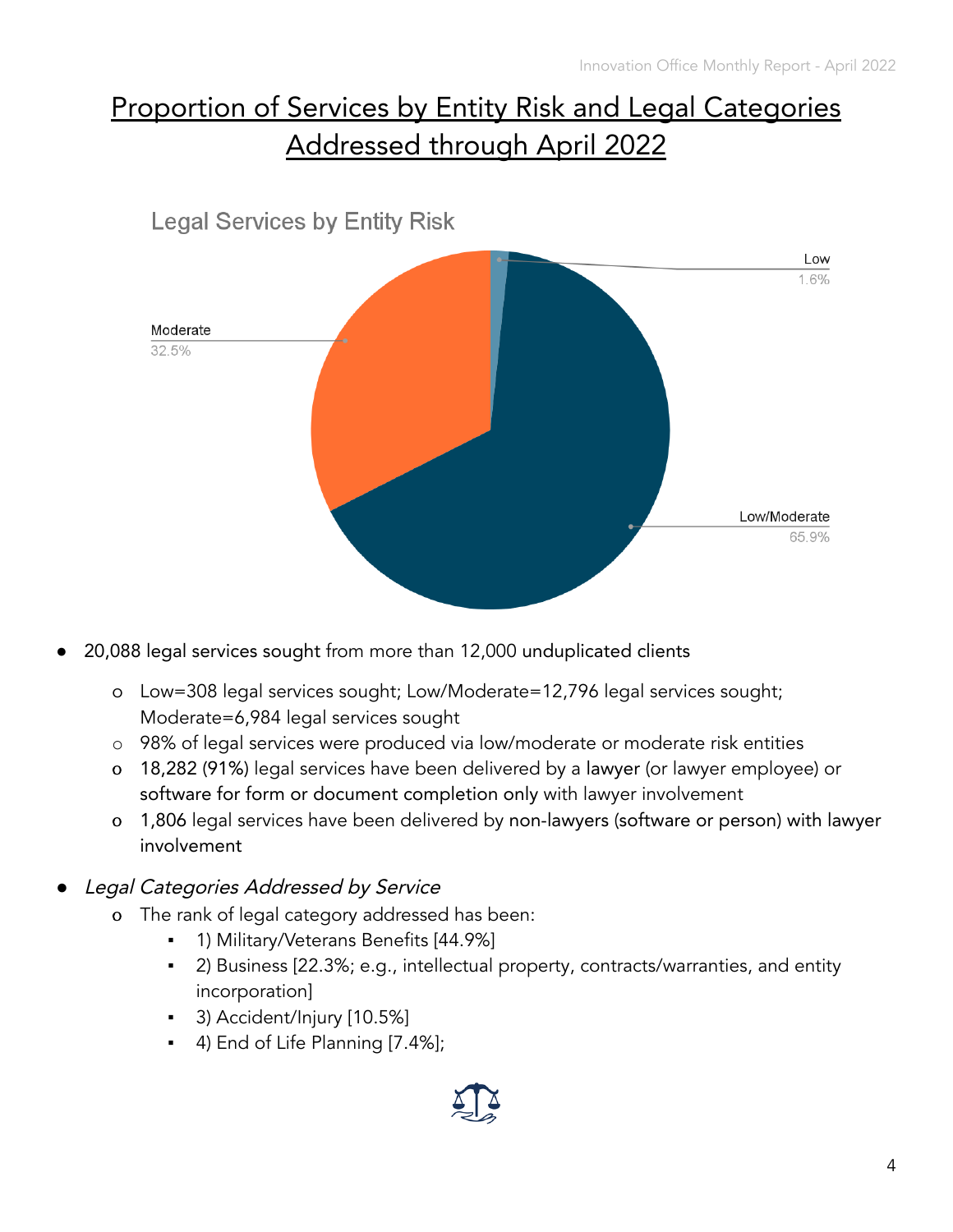- 5) Marriage/Family [3.8%];
- 6) Financial [e.g., individual bankruptcy and collections practices; 2.5%];
- o Six legal categories accounted for 91% of legal services. The remaining 14 possible legal categories accounted for 9%.
- o The top three categories accounted for 78% of legal services.



Note that housing rental and housing ownership legal matters were collapsed to create the category of Housing.

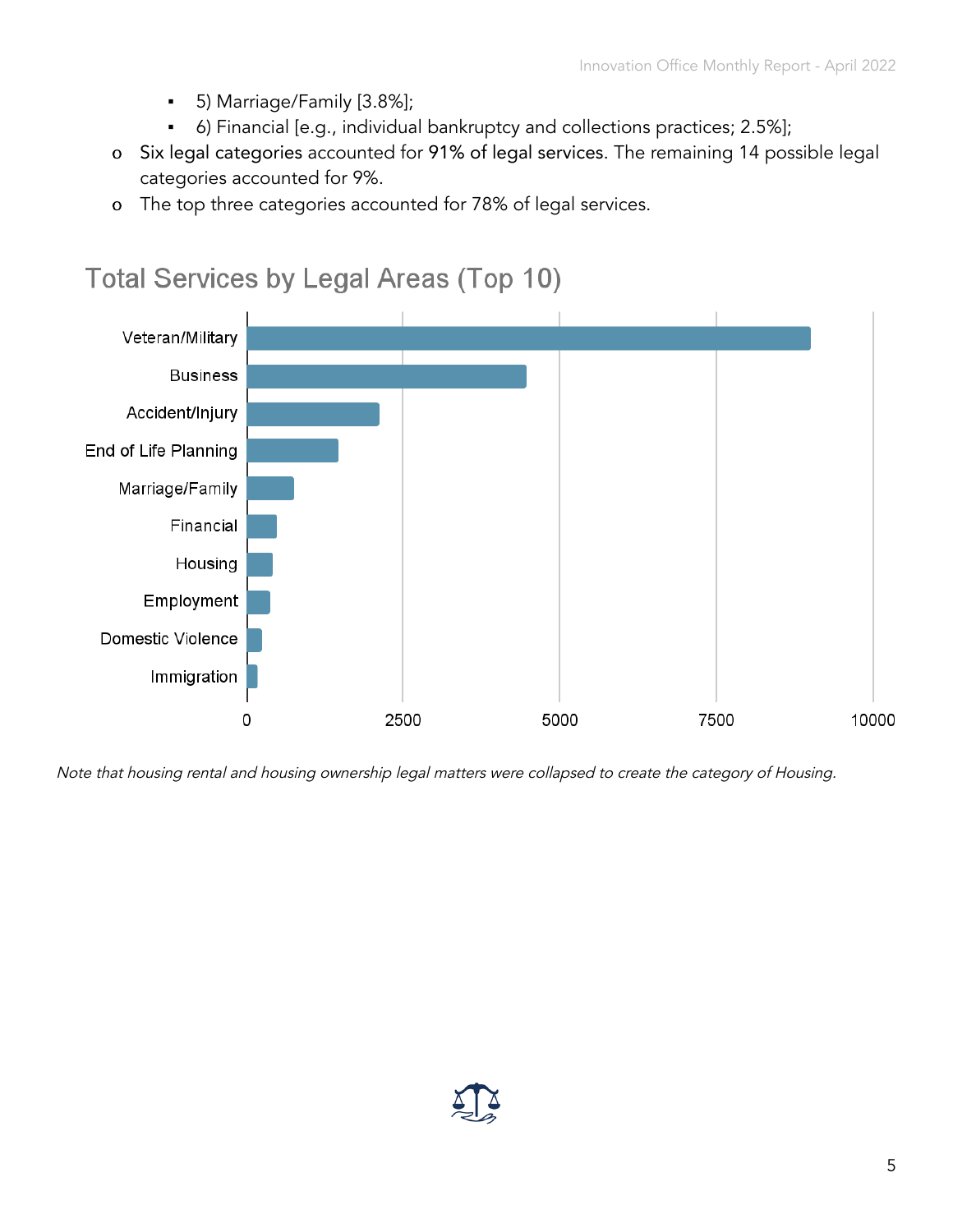#### Growth of Services Across Time



### Complaints and Audits

To date, entities have reported nine complaints to the Office, approximately 1 complaint per 2,232 services delivered. The first complaint was reported in the April 2021 report and was linked to the harm of an inappropriate/inaccurate legal result. The second complaint was reported in the May 2021 report but was not linked to any of the three harms. The third, fourth, and fifth complaints were linked to exercising legal rights and were reported during June, September, October 2021 respectively. Two complaints were reported during December 2021 but neither was harm-related. During April 2022, two complaints were received by the Office; one complaint was harm-related and classified as a harm to a legal result, and the other complaint was found to not be associated with a rights-, results-, or payment-harm. The ratio of harm-related complaints to services was approximately 1 complaint per ~4018 services. The entity response to harm-related complaints has been adequate and acceptable as related to harm mitigation and prevention.

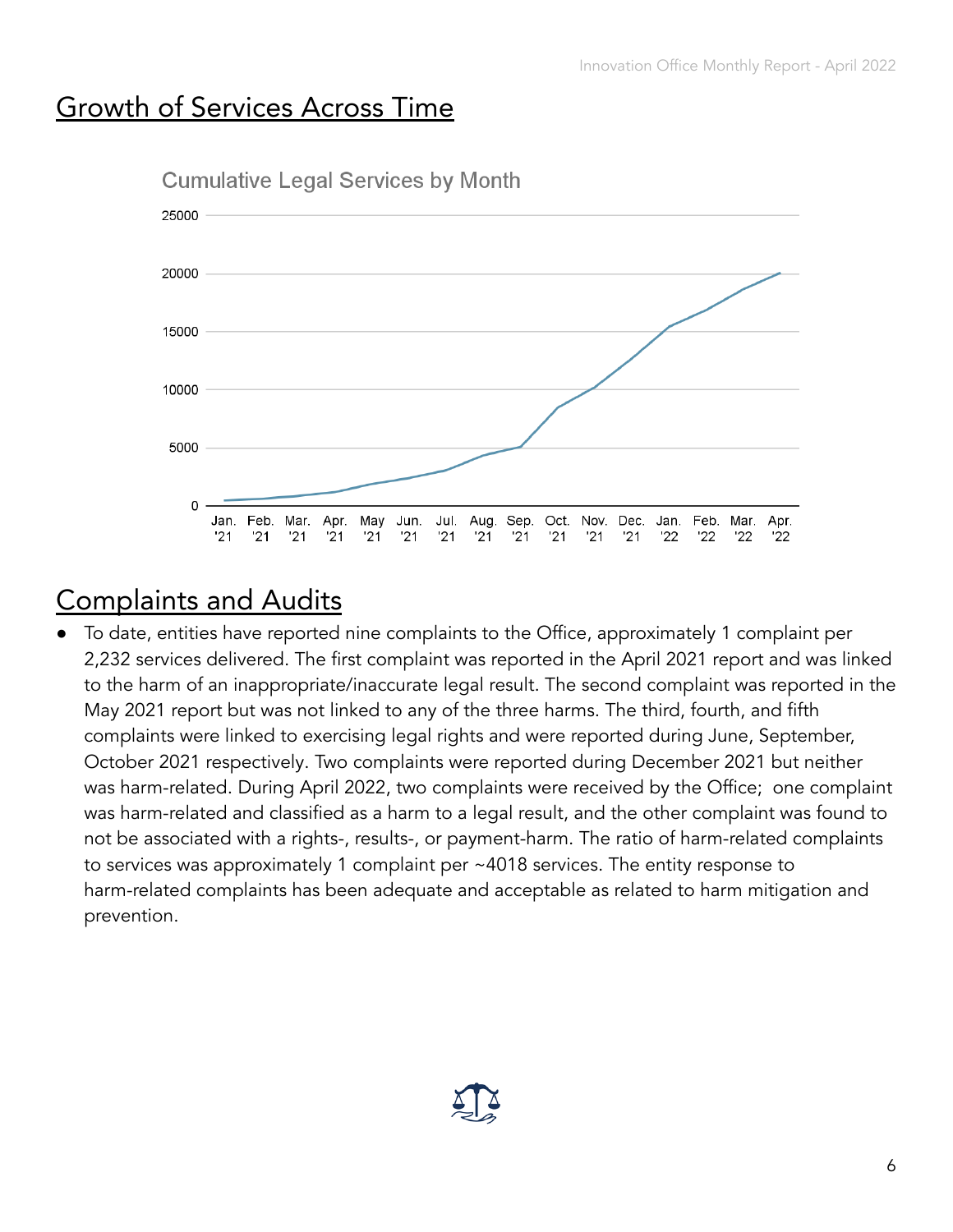| <b>Complaint Harm Category</b>                                              | # Consumer<br>Harm-Related<br>Complaints | % Services with a<br>Harm-Related<br><b>Consumer Complaint</b> |
|-----------------------------------------------------------------------------|------------------------------------------|----------------------------------------------------------------|
| Consumer achieves an inaccurate or<br>inappropriate legal result.           |                                          | $~10.01\%$                                                     |
| Consumer fails to exercise legal rights through<br>ignorance or bad advice. |                                          | $< 0.02\%$                                                     |
| Consumer purchases an unnecessary or<br>inappropriate legal service.        |                                          | 0%                                                             |

#### Consumer Complaint Assessment: All Reporting Entities to Date

o Audit materials have been collected from three moderate risk entities, with three reviewed by the Office. Independent lawyer audit panelists reviewed randomly selected representative legal services of two entities. Two entities' audit reports were completed and distributed to the Executive Committee of the Office of Legal Services Innovation and the Utah Supreme Court for review. Based on audit findings, there was no evidence of material or substantial harm to consumers, and services were found to be at least adequate by the Office, its Executive Committee, and independent lawyer auditors. At this time, a fourth entity's services are being prepared for an independent audit by lawyer audit panelists.

#### TABLE 1: AUTHORIZED ENTITIES

<span id="page-8-0"></span>

| <b>Entity Name</b> | <b>Risk Level</b> | <b>Service Models</b>                       | <b>Service Categories</b>        |
|--------------------|-------------------|---------------------------------------------|----------------------------------|
| 10 - Blue Bee      | Low               | Lawyers employed / managed by<br>nonlawyers | Education                        |
| Bankruptcy         |                   | <50% non lawyer ownership                   | <b>Consumer Financial Issues</b> |
|                    |                   |                                             | <b>Business</b>                  |
| 15 - AGS Law       | Low               | <50% non lawyer ownership                   | End of Life Planning             |
|                    |                   |                                             | <b>Real Estate</b>               |
| 19 - Firmly, LLC   | Low               | <50% non lawyer ownership                   | <b>Business</b>                  |
| 44 - Hello Divorce | Low               | Lawyers employed / managed by<br>nonlawyers | Marriage and Family              |
|                    |                   | <50% non lawyer ownership                   |                                  |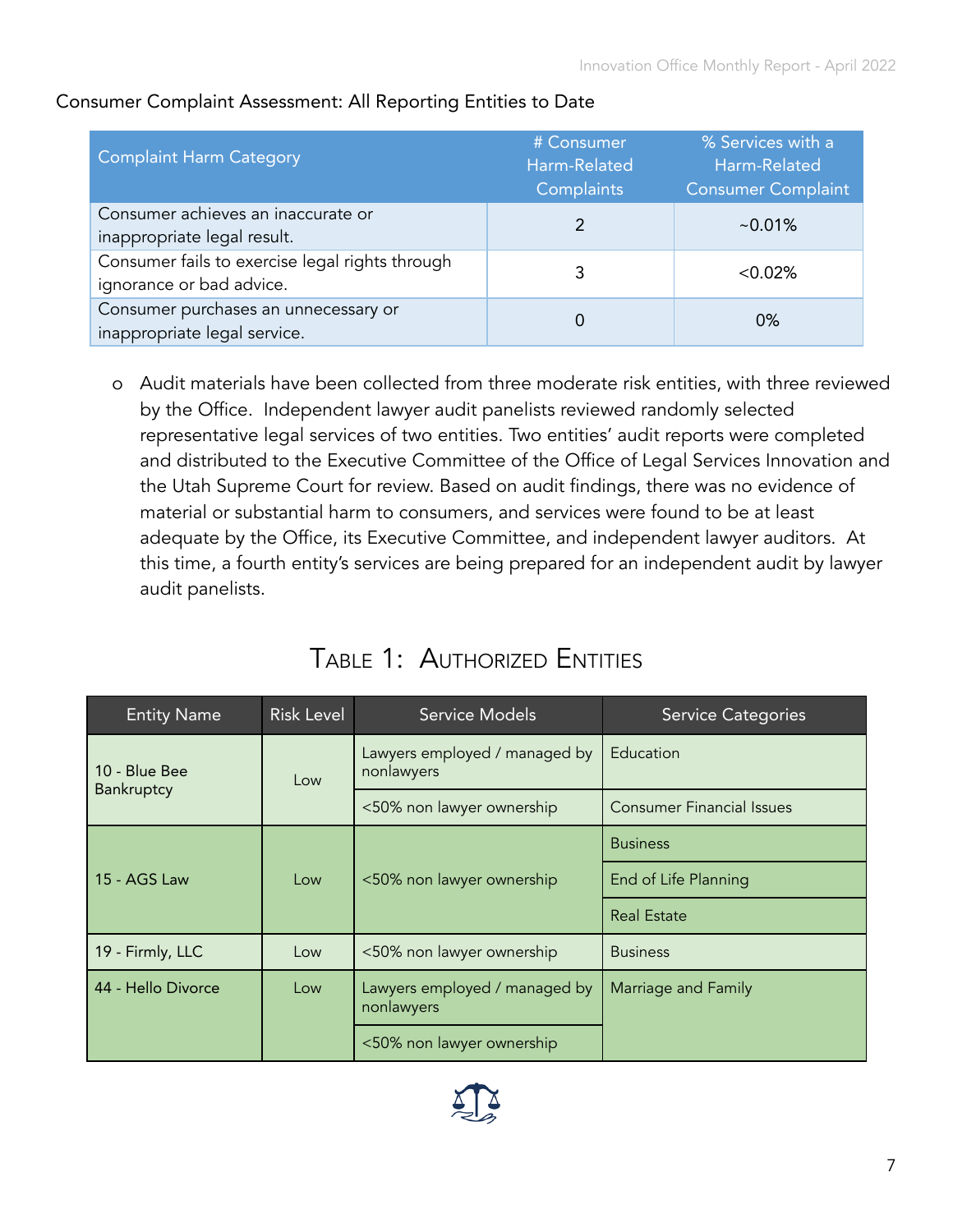| 51 - Rocky Mountain<br>Justice | Low               | <50% non lawyer ownership                   | Accident / Injury        |
|--------------------------------|-------------------|---------------------------------------------|--------------------------|
| 53 - Saavi<br>Technologies     | Low /<br>Moderate | Lawyers employed / managed by<br>nonlawyers | <b>Business</b>          |
|                                |                   | Non lawyer ownership                        |                          |
|                                |                   | Lawyers sharing fees with<br>nonlawyers     |                          |
| 57 - Believe First             | Low               | Lawyers employed / managed by<br>nonlawyers | <b>Adult Care</b>        |
|                                |                   | Non lawyer ownership                        | <b>Business</b>          |
|                                |                   |                                             | Discrimination           |
|                                |                   |                                             | <b>Domestic Violence</b> |
|                                |                   |                                             | Education                |
|                                |                   |                                             | Employment               |
|                                |                   |                                             | End of Life Planning     |
|                                |                   | Lawyers sharing profits with<br>nonlawyers  | Financial                |
|                                |                   |                                             | Healthcare               |
|                                |                   |                                             | Housing (Rental)         |
|                                |                   |                                             | Marriage and Family      |
|                                |                   |                                             | <b>Public Benefits</b>   |
|                                |                   |                                             | <b>Real Estate</b>       |
| 60 - Trajan Estate             | Low               | Lawyers employed / managed by<br>nonlawyers | End of Life Planning     |
|                                |                   | Non lawyer ownership                        |                          |
|                                |                   | Lawyers sharing profits with<br>nonlawyers  |                          |
| 62 - Credit Cop                | Low               | Lawyers employed / managed by<br>nonlawyers | Financial                |
|                                |                   | Non lawyer ownership                        |                          |
|                                |                   | Lawyers sharing profits with<br>nonlawyers  |                          |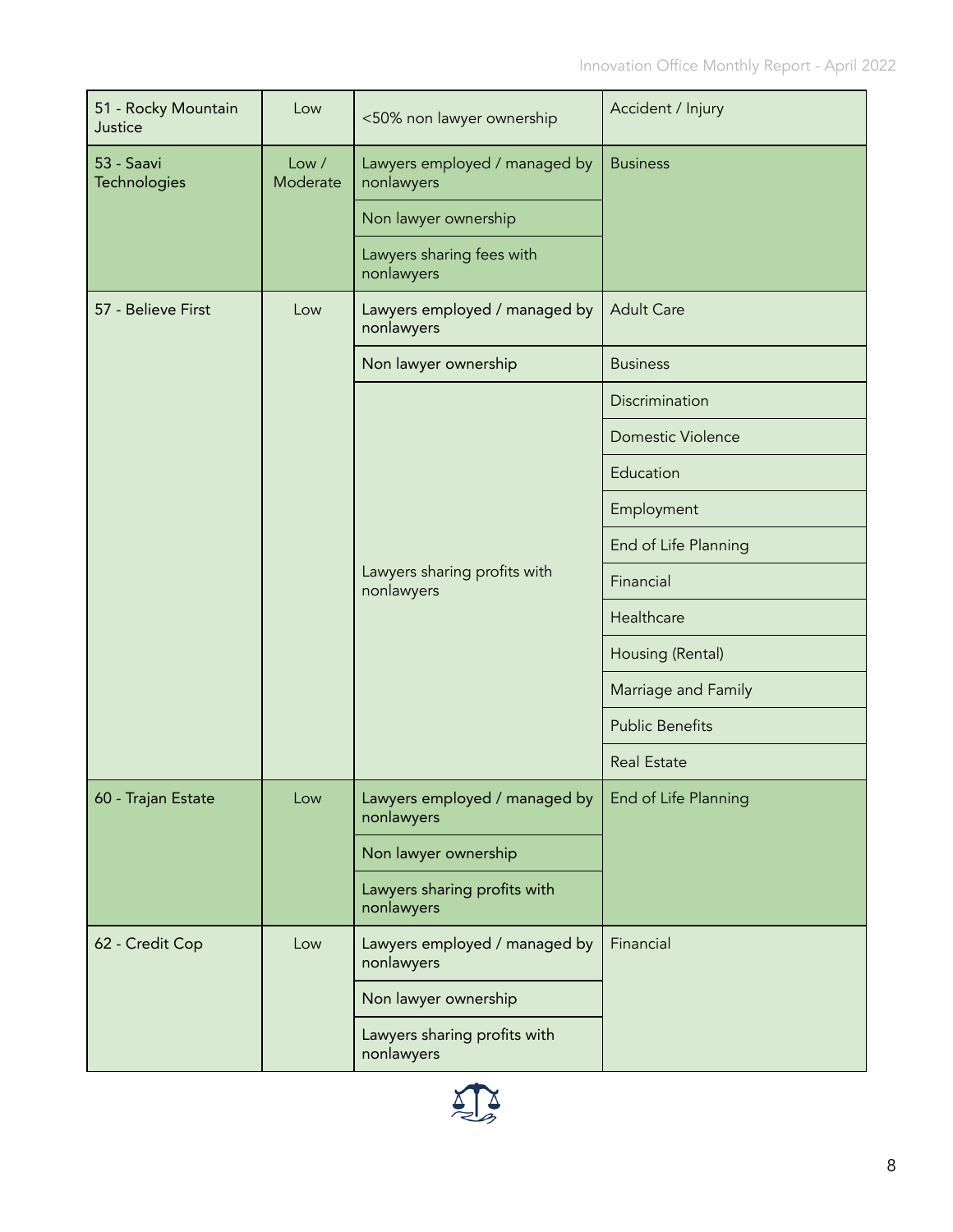| 04 - Lawpal                 | Low /<br>Moderate | Lawyers employed / managed by<br>nonlawyers | End of Life Planning             |
|-----------------------------|-------------------|---------------------------------------------|----------------------------------|
|                             |                   | 50+% non lawyer ownership                   | <b>Consumer Financial Issues</b> |
|                             |                   | Software provider /w lawyer -               | Housing (Rental)                 |
|                             |                   | doc completion                              | Marriage and Family              |
| 05 - Rocket Lawyer          | Low /             | Lawyers employed / managed by               | Accident / Injury                |
|                             | Moderate          | nonlawyers                                  | <b>Adult Care</b>                |
|                             |                   |                                             | <b>Business</b>                  |
|                             |                   |                                             | <b>Criminal Expungement</b>      |
|                             |                   |                                             | Criminal (Other)                 |
|                             |                   |                                             | <b>Discrimination</b>            |
|                             |                   |                                             | <b>Domestic Violence</b>         |
|                             |                   |                                             | Education                        |
|                             |                   |                                             | Employment                       |
|                             |                   |                                             | End of Life Planning             |
|                             |                   | 50+% non lawyer ownership                   | <b>Consumer Financial Issues</b> |
|                             |                   |                                             | Healthcare                       |
|                             |                   |                                             | Housing (Rental)                 |
|                             |                   |                                             | Immigration                      |
|                             |                   |                                             | Marriage and Family              |
|                             |                   |                                             | Military                         |
|                             |                   |                                             | <b>Public Benefits</b>           |
|                             |                   |                                             | <b>Real Estate</b>               |
| 07 - R & R Legal            | Low /             | Lawyers employed / managed by<br>nonlawyers | Accident / Injury                |
| Moderate<br><b>Services</b> |                   |                                             | <b>Adult Care</b>                |
|                             |                   |                                             | <b>Business</b>                  |
|                             |                   | <b>Domestic Violence</b>                    |                                  |

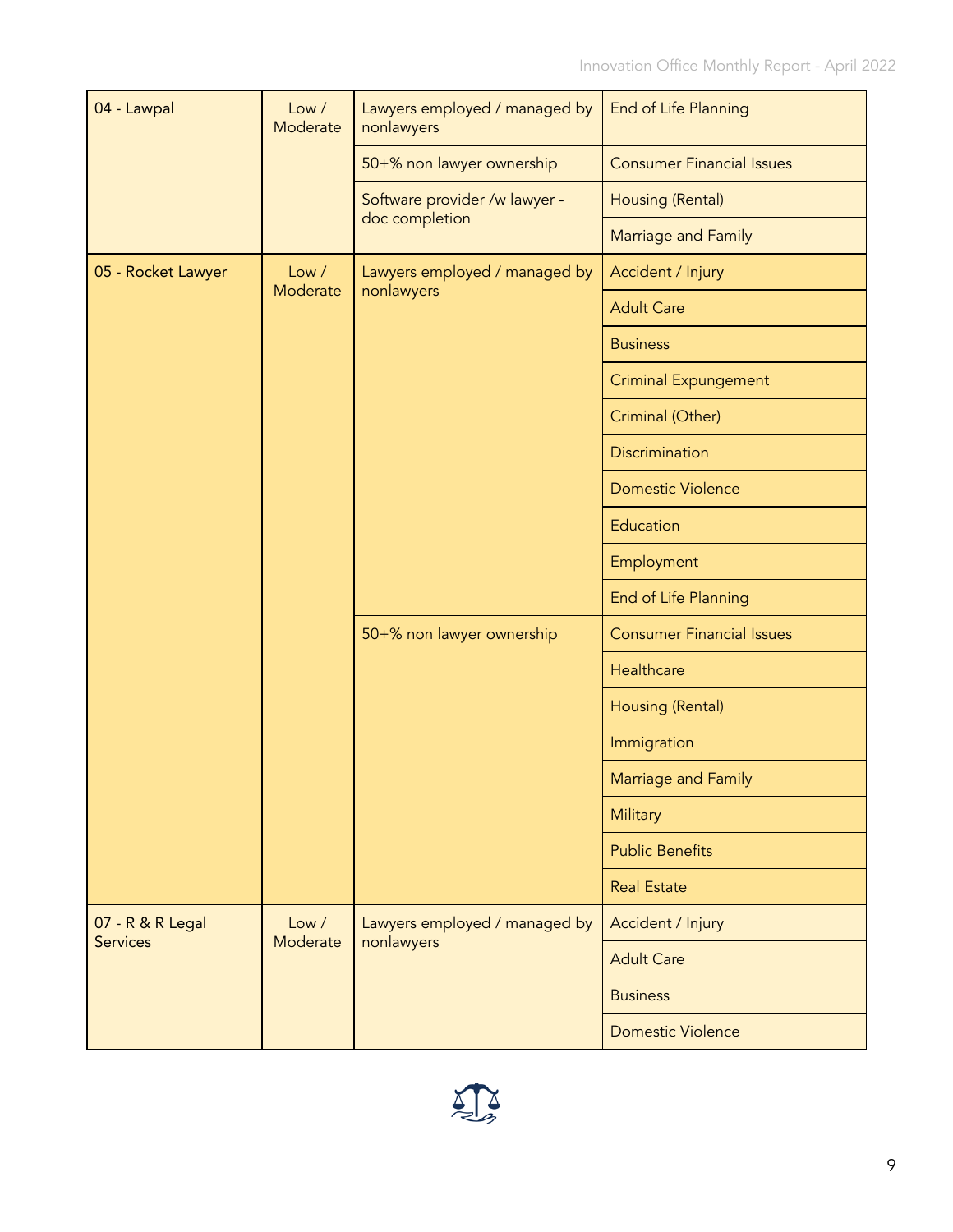|                     |                   |                                                 | End of Life Planning             |
|---------------------|-------------------|-------------------------------------------------|----------------------------------|
|                     |                   | 50+% non lawyer ownership                       | <b>Consumer Financial Issues</b> |
|                     |                   |                                                 | Healthcare                       |
|                     |                   |                                                 | Marriage and Family              |
|                     |                   |                                                 | <b>Public Benefits</b>           |
| 14 - FOCL Law       | Low /<br>Moderate | Lawyers employed / managed by<br>nonlawyers     | Marriage and Family              |
|                     |                   | 50+% non lawyer ownership                       |                                  |
|                     |                   | Software provider /w lawyer -<br>doc completion |                                  |
| 23 - Off the Record | Low /             | 50+% non lawyer ownership                       | <b>Traffic Citations</b>         |
|                     | Moderate          | <b>Intermediary Platform</b>                    |                                  |
| 33 - Xira Connect   | Low /             | 50+% non lawyer ownership                       | Accident / Injury                |
|                     | Moderate          |                                                 | <b>Adult Care</b>                |
|                     |                   |                                                 | <b>Business</b>                  |
|                     |                   |                                                 | <b>Criminal Expungement</b>      |
|                     |                   |                                                 | <b>Discrimination</b>            |
|                     |                   |                                                 | <b>Domestic Violence</b>         |
|                     |                   | <b>Fee Sharing</b>                              | Education                        |
|                     |                   |                                                 | Employment                       |
|                     |                   |                                                 | End of Life Planning             |
|                     |                   |                                                 | <b>Consumer Financial Issues</b> |
|                     |                   |                                                 | Healthcare                       |
|                     |                   |                                                 | Housing (Rental)                 |
|                     |                   |                                                 | Immigration                      |
|                     |                   | <b>Intermediary Platform</b>                    | Marriage and Family              |
|                     |                   |                                                 | Military                         |
|                     |                   |                                                 | Native American / Tribal         |

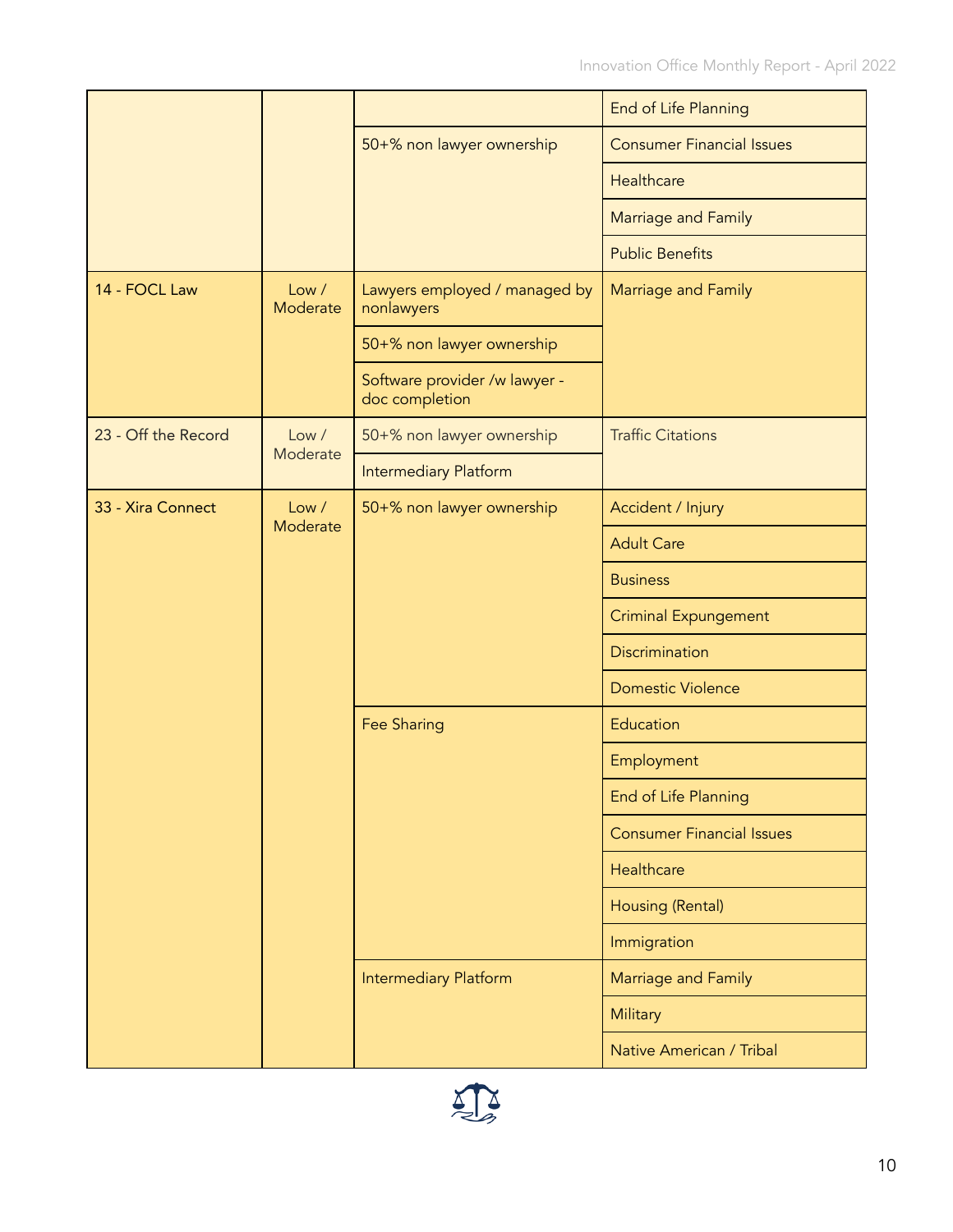|                                                 |                   |                                                 | <b>Public Benefits</b>   |
|-------------------------------------------------|-------------------|-------------------------------------------------|--------------------------|
|                                                 |                   |                                                 | <b>Real Estate</b>       |
|                                                 |                   |                                                 | <b>Traffic Citations</b> |
| 37 - Robert DeBry<br>(Withdrawn form            | Low /<br>Moderate | Lawyers employed / managed by<br>nonlawyers     | Accident / Injury        |
| Sandbox)                                        |                   | 50+% non lawyer ownership                       |                          |
| 38 - Davis & Sanchez                            | Low /<br>Moderate | Lawyers employed / managed by<br>nonlawyers     | Accident / Injury        |
|                                                 |                   | 50+% non lawyer ownership                       | Education                |
| 39 - Legal Claims<br><b>Benefits (Trajector</b> | Low /<br>Moderate | Lawyers employed / managed by<br>nonlawyers     | Accident / Injury        |
| Legal)                                          |                   |                                                 | Education                |
|                                                 |                   | 50+% non lawyer ownership                       | Healthcare               |
|                                                 |                   |                                                 | Military                 |
|                                                 |                   |                                                 | <b>Public Benefits</b>   |
| 41 - Mountain West<br><b>Legal Protective</b>   | Low /<br>Moderate | Lawyers employed / managed by<br>nonlawyers     | Housing - Rental         |
|                                                 |                   | 50+% non lawyer ownership                       | <b>Real Estate</b>       |
| 48 - Legal Atoms                                | Low /<br>Moderate | 50+% non lawyer ownership                       | Immigration              |
|                                                 |                   | Software provider /w lawyer -<br>doc completion | Marriage and Family      |
|                                                 |                   | Fee sharing                                     | Domestic Violence        |
|                                                 |                   |                                                 | Housing - Rental         |
| 50 - GovAssist Legal                            | Low /<br>Moderate | Lawyers employed / managed by<br>nonlawyers     | Immigration              |
|                                                 |                   | 50+% non lawyer ownership                       |                          |
|                                                 |                   | Fee sharing                                     |                          |
|                                                 |                   | Software provider /w lawyer -<br>doc completion |                          |
| 52 - My Immigration                             | Low /<br>Moderate | Lawyers employed / managed by<br>nonlawyers     | Immigration              |

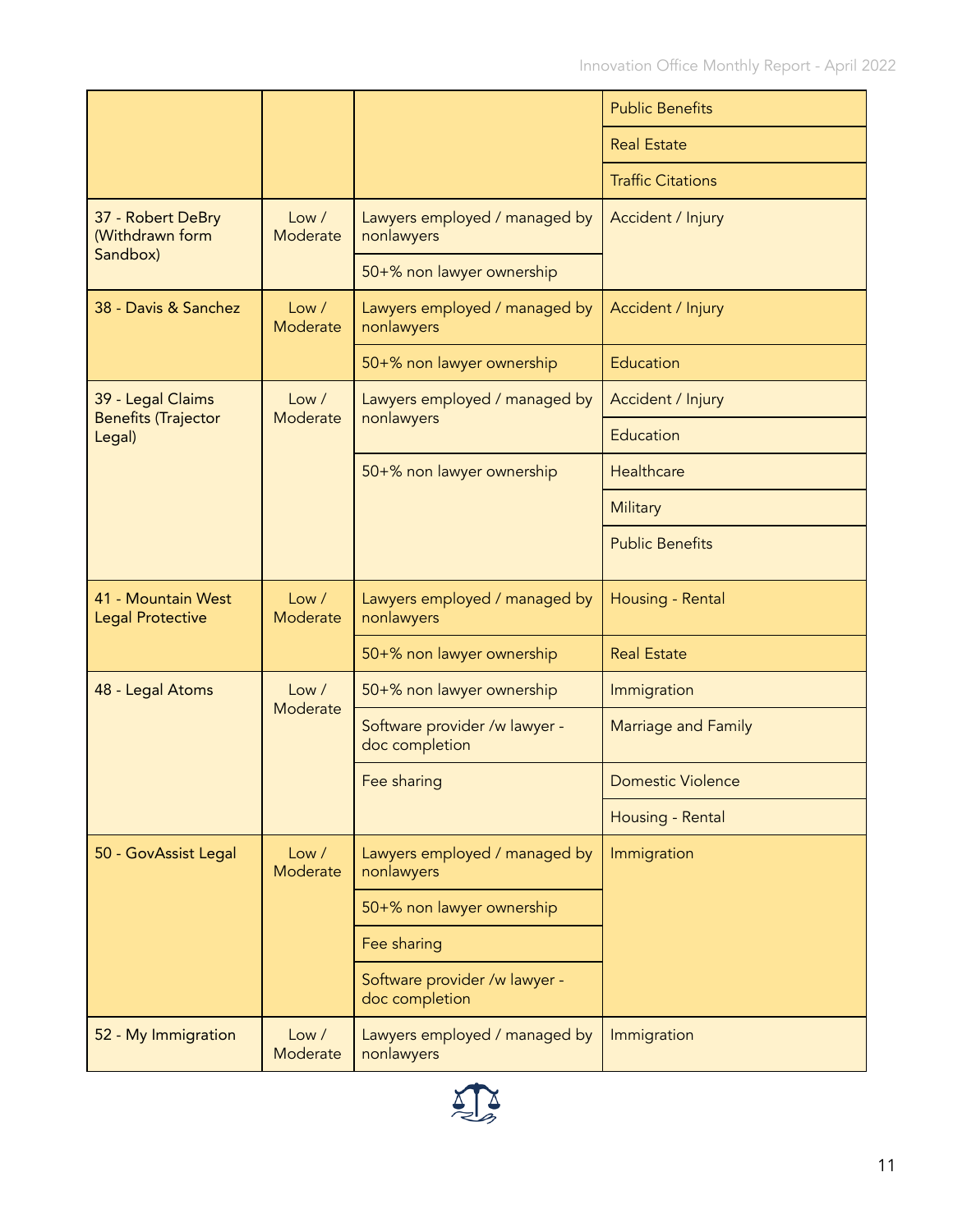|                                     |                   | 50+% non lawyer ownership                       |                                       |
|-------------------------------------|-------------------|-------------------------------------------------|---------------------------------------|
|                                     |                   | Lawyers sharing fees with<br>nonlawyers         |                                       |
|                                     |                   | Software provider /w lawyer -<br>doc completion |                                       |
| 59 - Waylit                         | Low /<br>Moderate | Lawyers employed / managed by<br>nonlawyers     | <b>Business</b>                       |
|                                     |                   | Non lawyer ownership                            | Employment                            |
|                                     |                   | Intermediary platform                           |                                       |
| 61 - PD Digital<br>Logistics Design | Low /<br>Moderate | Lawyers employed / managed by<br>nonlawyers     | Accident / Injury                     |
|                                     |                   | Non lawyer ownership                            | <b>Adult Care</b>                     |
|                                     |                   | Intermediary platform                           | <b>Business</b>                       |
|                                     |                   |                                                 | <b>Criminal Expungement</b>           |
|                                     |                   |                                                 | <b>Discrimination</b>                 |
|                                     |                   |                                                 | Domestic_Violence                     |
|                                     |                   |                                                 | Education                             |
|                                     |                   |                                                 | Employment                            |
|                                     |                   |                                                 | End of Life Planning                  |
|                                     |                   |                                                 | Financial                             |
|                                     |                   |                                                 | Healthcare                            |
|                                     |                   |                                                 | Housing (Rental)                      |
|                                     |                   |                                                 | Immigration                           |
|                                     |                   |                                                 | Marriage and Family                   |
|                                     |                   |                                                 | Military                              |
|                                     |                   |                                                 | <b>Native American and Tribal Law</b> |
|                                     |                   |                                                 | <b>Public Benefits</b>                |
|                                     |                   |                                                 | <b>Real Estate</b>                    |
|                                     |                   |                                                 | <b>Traffic Citation</b>               |

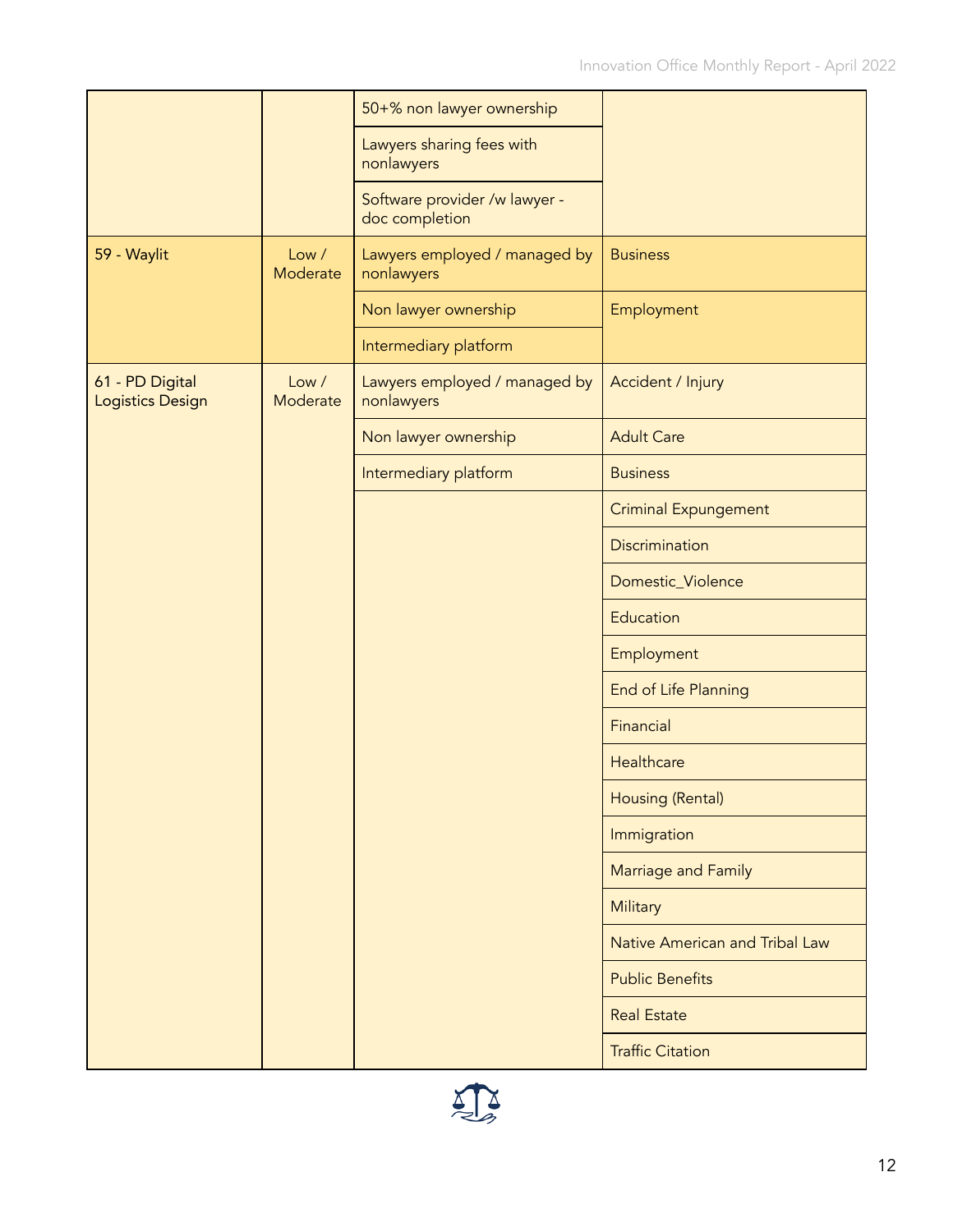| 02 - 1Law          | Moderate | Lawyers employed / managed by<br>nonlawyers  | Accident / Injury                |
|--------------------|----------|----------------------------------------------|----------------------------------|
|                    |          |                                              | <b>Adult Care</b>                |
|                    |          |                                              | <b>Business</b>                  |
|                    |          |                                              | <b>Criminal Expungement</b>      |
|                    |          |                                              | Criminal (Other)                 |
|                    |          | 50+% non lawyer ownership                    | Discrimination                   |
|                    |          |                                              | <b>Domestic Violence</b>         |
|                    |          |                                              | Education                        |
|                    |          |                                              | Employment                       |
|                    |          |                                              | End of Life Planning             |
|                    |          | Software provider w/ lawyer                  | <b>Consumer Financial Issues</b> |
|                    |          | involvement                                  | Healthcare                       |
|                    |          |                                              | Housing (Rental)                 |
|                    |          |                                              | Immigration                      |
|                    |          | Non-lawyer provider w/ lawyer<br>involvement | Marriage and Family              |
|                    |          |                                              | <b>Public Benefits</b>           |
|                    |          |                                              | <b>Real Estate</b>               |
|                    |          |                                              | <b>Traffic Citations</b>         |
| 03 - Law HQ        | Moderate | Lawyers employed / managed by<br>nonlawyers  | Accident / Injury                |
|                    |          | 50+% non lawyer ownership                    | <b>Business</b>                  |
|                    |          | Software provider w/ lawyer<br>involvement   | Employment                       |
| 12 - Nuttall Brown | Moderate | Lawyers employed / managed by<br>nonlawyers  | Accident Injury                  |
|                    |          | 50+% non lawyer ownership                    | <b>Business</b>                  |
|                    |          | Software provider w/ lawyer<br>involvement   | Discrimination                   |
|                    |          | Non-lawyer provider w/ lawyer                | Employment                       |

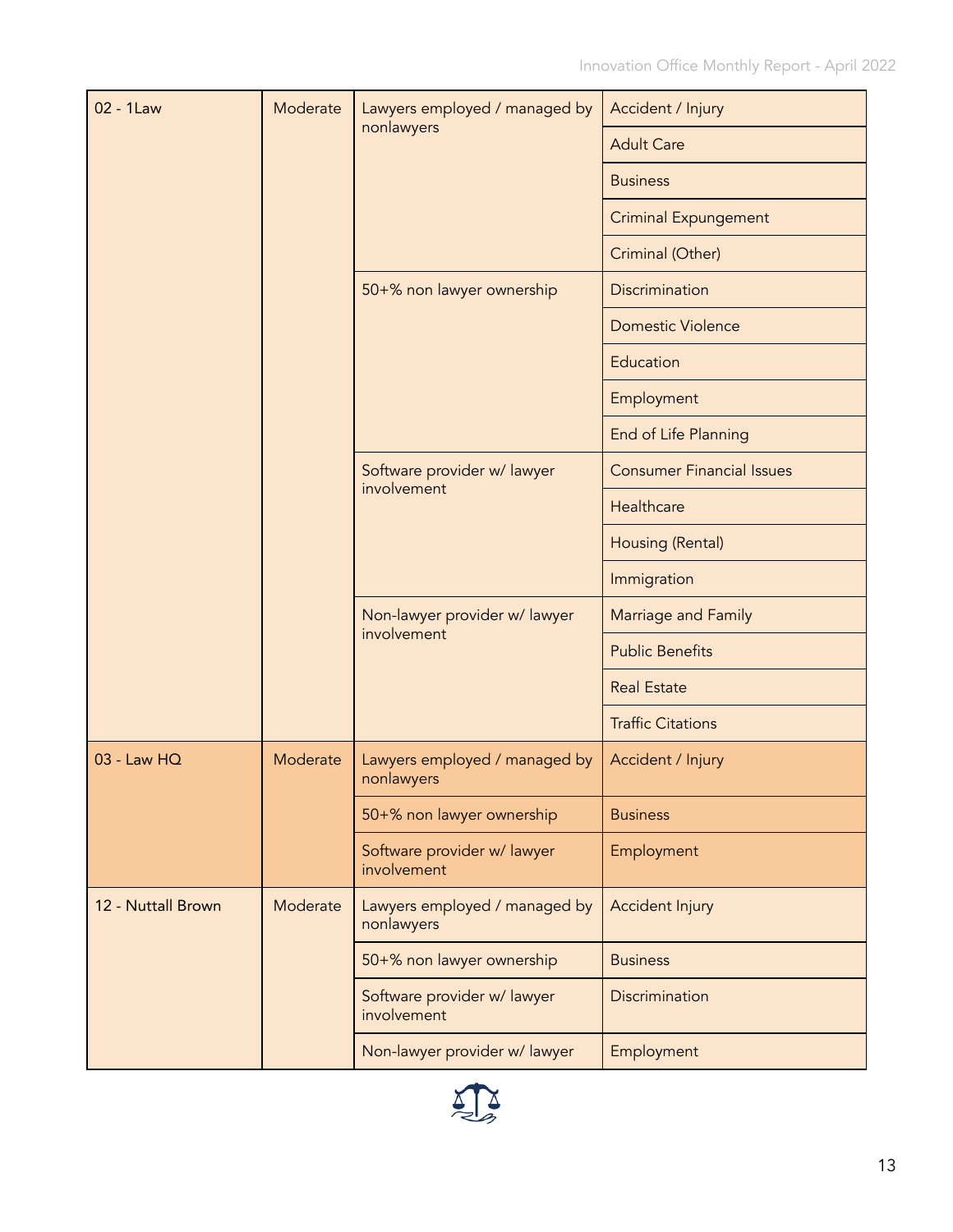|                     |          | involvement                                     | Marriage and Family                |
|---------------------|----------|-------------------------------------------------|------------------------------------|
| 13 - Estate Guru    | Moderate | Lawyers employed / managed by<br>nonlawyers     | <b>Business</b>                    |
|                     |          | 50+% non lawyer ownership                       | End of Life Planning               |
|                     |          | Fee Sharing                                     | <b>Consumer Financial Planning</b> |
|                     |          | Software provider /w lawyer -<br>doc completion | Healthcare                         |
|                     |          | Software provider w/ lawyer<br>involvement      | <b>Real Estate</b>                 |
|                     |          | Non-lawyer provider w/ lawyer<br>involvement    |                                    |
| 27 - Sudbury        | Moderate | Software provider w/ lawyer<br>involvement      | <b>Criminal Expungement</b>        |
| Consulting          |          |                                                 | Employment                         |
| 28 - Pearson Butler | Moderate | 50+% non lawyer ownership                       | Accident / Injury                  |
|                     |          |                                                 | <b>Adult Care</b>                  |
|                     |          |                                                 | <b>Business</b>                    |
|                     |          |                                                 | <b>Discrimination</b>              |
|                     |          |                                                 | Education                          |
|                     |          | Fee Sharing                                     | Employment                         |
|                     |          |                                                 | End of Life Planning               |
|                     |          |                                                 | <b>Consumer Financial Issues</b>   |
|                     |          |                                                 | Housing (Rental)                   |
|                     |          |                                                 | Immigration                        |
|                     |          | Non-lawyer provider w/ lawyer<br>involvement    | Marriage and Family                |
|                     |          |                                                 | Military                           |
|                     |          |                                                 | Native American / Tribal           |
|                     |          |                                                 | <b>Public Benefits</b>             |
|                     |          |                                                 | <b>Real Estate</b>                 |
| 30 - Law on Call    | Moderate | Lawyers employed / managed by                   | <b>Business</b>                    |

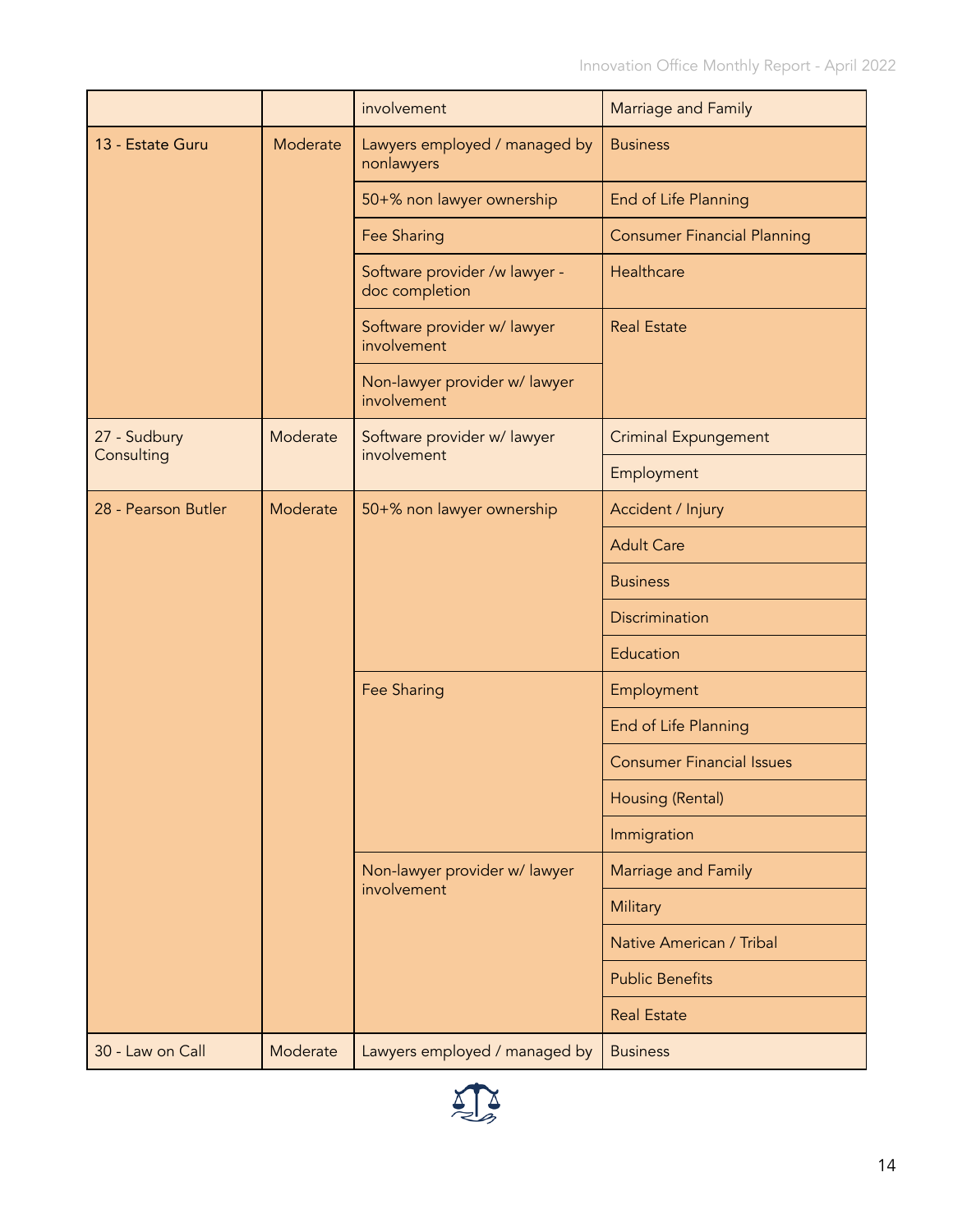|                                      |          | nonlawyers                                      | End of Life Planning             |
|--------------------------------------|----------|-------------------------------------------------|----------------------------------|
|                                      |          | 50+% non lawyer ownership                       | <b>Consumer Financial Issues</b> |
|                                      |          |                                                 | Housing (Rental)                 |
|                                      |          | Non-lawyer provider w/ lawyer<br>involvement    | <b>Real Estate</b>               |
| 31 - DSD Solutions                   | Moderate | Lawyers employed / managed by                   | Accident / Injury                |
|                                      |          | nonlawyers                                      | <b>Business</b>                  |
|                                      |          |                                                 | <b>Criminal Expungement</b>      |
|                                      |          | 50+% non lawyer ownership                       | <b>Domestic Violence</b>         |
|                                      |          |                                                 | Employment                       |
|                                      |          |                                                 | End of Life Planning             |
|                                      |          | Software provider w/ lawyer                     | Housing (Rental)                 |
|                                      |          | involvement                                     | Immigration                      |
|                                      |          |                                                 | Marriage and Family              |
|                                      |          | Non-lawyer provider w/ lawyer<br>involvement    | <b>Public Benefits</b>           |
|                                      |          |                                                 | <b>Real Estate</b>               |
|                                      |          |                                                 | <b>Traffic Citations</b>         |
| 36 - Timp. Cert.<br><b>Advocates</b> | Moderate | Nonlawyer provider w/out lawyer<br>involvement  | <b>Domestic Violence</b>         |
|                                      |          |                                                 | <b>Marriage and Family</b>       |
| 40 - Utah Legal<br><b>Advocates</b>  | Moderate | Nonlawyer provider w/ Lawyer<br>Involvement     | <b>Domestic Violence</b>         |
|                                      |          | Fee Sharing                                     | Marriage and Family              |
| 42 - Jordanelle Blocks               | Moderate | Lawyers employed / managed by<br>nonlawyers     | <b>Business</b>                  |
|                                      |          | 50+% non lawyer ownership                       |                                  |
|                                      |          | Fee Sharing                                     | Housing - Rental                 |
|                                      |          | Software provider /w lawyer -<br>doc completion |                                  |
|                                      |          | Software provider w/ lawyer                     | <b>Real Estate</b>               |

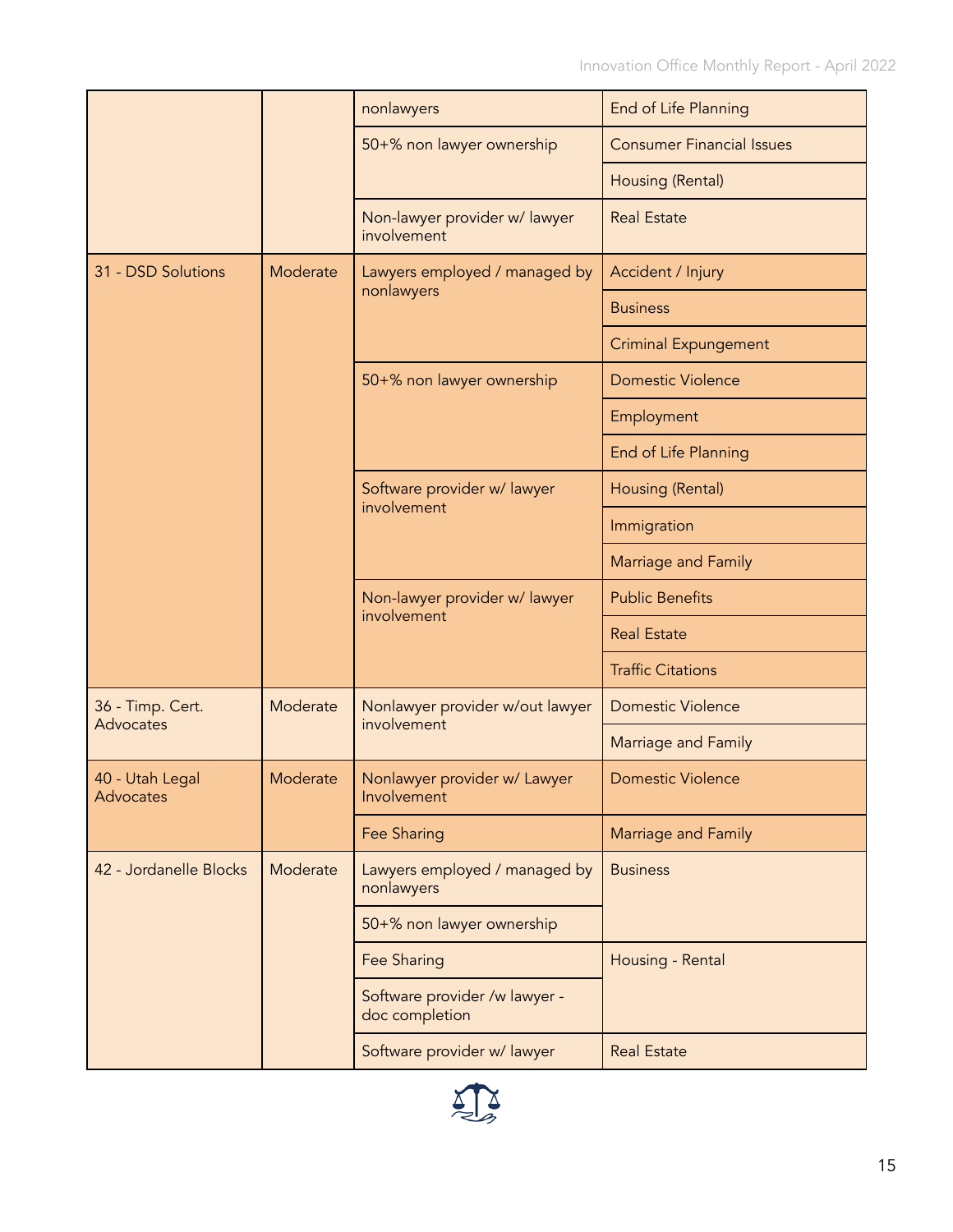|                                      |             | involvement<br>Non-lawyer provider w/ lawyer<br>involvement |                         |  |
|--------------------------------------|-------------|-------------------------------------------------------------|-------------------------|--|
| 43 - LawGeex                         | Moderate    | Lawyers employed / managed by<br>nonlawyers                 | <b>Business</b>         |  |
|                                      |             | 50+% non lawyer ownership                                   | Healthcare              |  |
|                                      |             | Software provider w/ lawyer<br>involvement                  |                         |  |
| 45 - Holy Cross<br><b>Ministries</b> | Moderate    | Non-lawyer provider w/ lawyer<br>involvement                | <b>Financial Issues</b> |  |
|                                      |             |                                                             | Immigration             |  |
|                                      |             |                                                             | <b>Health Care</b>      |  |
|                                      |             |                                                             | <b>Public Benefits</b>  |  |
| 47 - AAA Fair Credit                 | <b>High</b> | Non-lawyer provider w/out<br>lawyer involvement             | <b>Financial Issues</b> |  |
|                                      |             |                                                             | Healthcare              |  |
|                                      |             |                                                             | <b>Public Benefits</b>  |  |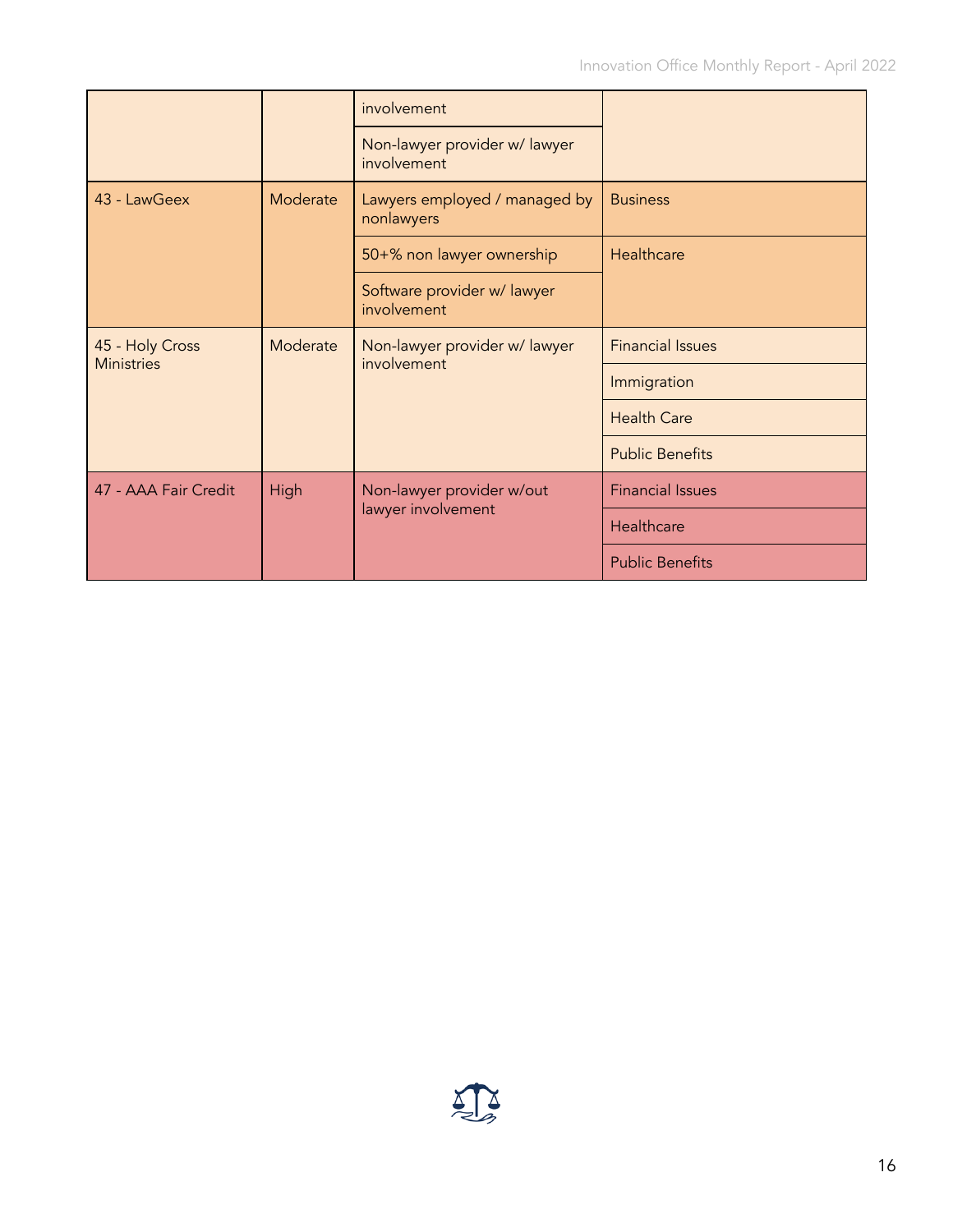# TABLE 2: AUTHORIZED ENTITIES REPORTING STATUSES

<span id="page-18-0"></span>

| <b>Entity Name</b>                | <b>Risk Category</b> | Launch Date                            | First Report Due                           | Frequency |
|-----------------------------------|----------------------|----------------------------------------|--------------------------------------------|-----------|
| <b>Blue Bee Bankruptcy</b>        | Low                  | Oct. 1, 2020                           | Jan. 5, 2021                               | Quarterly |
| <b>AGS Law</b>                    | Low                  | Oct. 1, 2020                           | Jan. 5, 2021                               | Quarterly |
| Firmly LLC                        | Low                  | Jul. 1, 2021                           | Oct. 5, 2021                               | Quarterly |
| <b>Hello Divorce</b>              | Low                  | Jul. 1, 2022                           | Oct. 5, 2022                               | Quarterly |
| Rocky Mountain Justice            | Low                  | <b>TBD</b>                             | TBD                                        | Quarterly |
| Saavi Technologies                | Low                  | <b>TBD</b>                             | <b>TBD</b>                                 | Quarterly |
| <b>Believe First</b>              | Low                  | <b>TBD</b>                             | TBD                                        | Quarterly |
| <b>Trajan Estate</b>              | Low                  | <b>TBD</b>                             | <b>TBD</b>                                 | Quarterly |
| Credit Cop                        | Low                  | <b>TBD</b>                             | TBD                                        | Quarterly |
| <b>Rocket Lawyer</b>              | Low-Moderate         | Oct. 1, 2020                           | Nov. 5, 2020                               | Monthly   |
| <b>R&amp;R Legal Services</b>     | Low-Moderate         | Jan. 1, 2021                           | Feb. 5, 2021                               | Monthly   |
| <b>FOCL Law</b>                   | Low-Moderate         | Jan. 1, 2021<br>(relaunch TBD)         | Feb. 5, 2021                               | Monthly   |
| LawPal                            | Low-Moderate         | Feb. 1, 2021<br>May 1, 2022 (relaunch) | Mar. 5, 2021<br>Jun. 5, 2022<br>(relaunch) | Monthly   |
| Davis & Sanchez                   | Low-Moderate         | Jul. 1, 2021                           | Aug. 5, 2021                               | Monthly   |
| Legal Claims Benefits (Trajector) | Low-Moderate         | Aug. 15, 2021                          | Sept. 5, 2021                              | Monthly   |
| My Immigration                    | Low-Moderate         | Mar. 1, 2022                           | Apr. 5, 2022                               | Monthly   |
| <b>Xira Connect</b>               | Low-Moderate         | Jun. 1, 2022                           | Jul. 5, 2022                               | Monthly   |
| <b>GovAssist Legal</b>            | Low-Moderate         | Feb. 1, 2022                           | Mar. 5, 2022                               | Monthly   |
| Off the Record                    | Low-Moderate         | TBD                                    | TBD                                        | Monthly   |
| Legal Atoms                       | Low-Moderate         | <b>TBD</b>                             | <b>TBD</b>                                 | Monthly   |
| Mountain West Legal Protective    | Low-Moderate         | TBD                                    | <b>TBD</b>                                 | Monthly   |
| Waylit                            | Low-Moderate         | <b>TBD</b>                             | <b>TBD</b>                                 | Monthly   |
| PD Digital Logistics Design       | Low-Moderate         | TBD                                    | TBD                                        | Monthly   |
| 1Law                              | Moderate             | Oct. 1, 2020                           | Nov. 5, 2020                               | Monthly   |
| <b>Estate Guru</b>                | Moderate             | Dec. 1, 2020                           | Jan. 5, 2021                               | Monthly   |
| Law on Call                       | Moderate             | Apr. 1, 2021                           | May 5, 2021                                | Monthly   |
| Pearson Butler                    | Moderate             | Apr. 1, 2021                           | May 5, 2021                                | Monthly   |

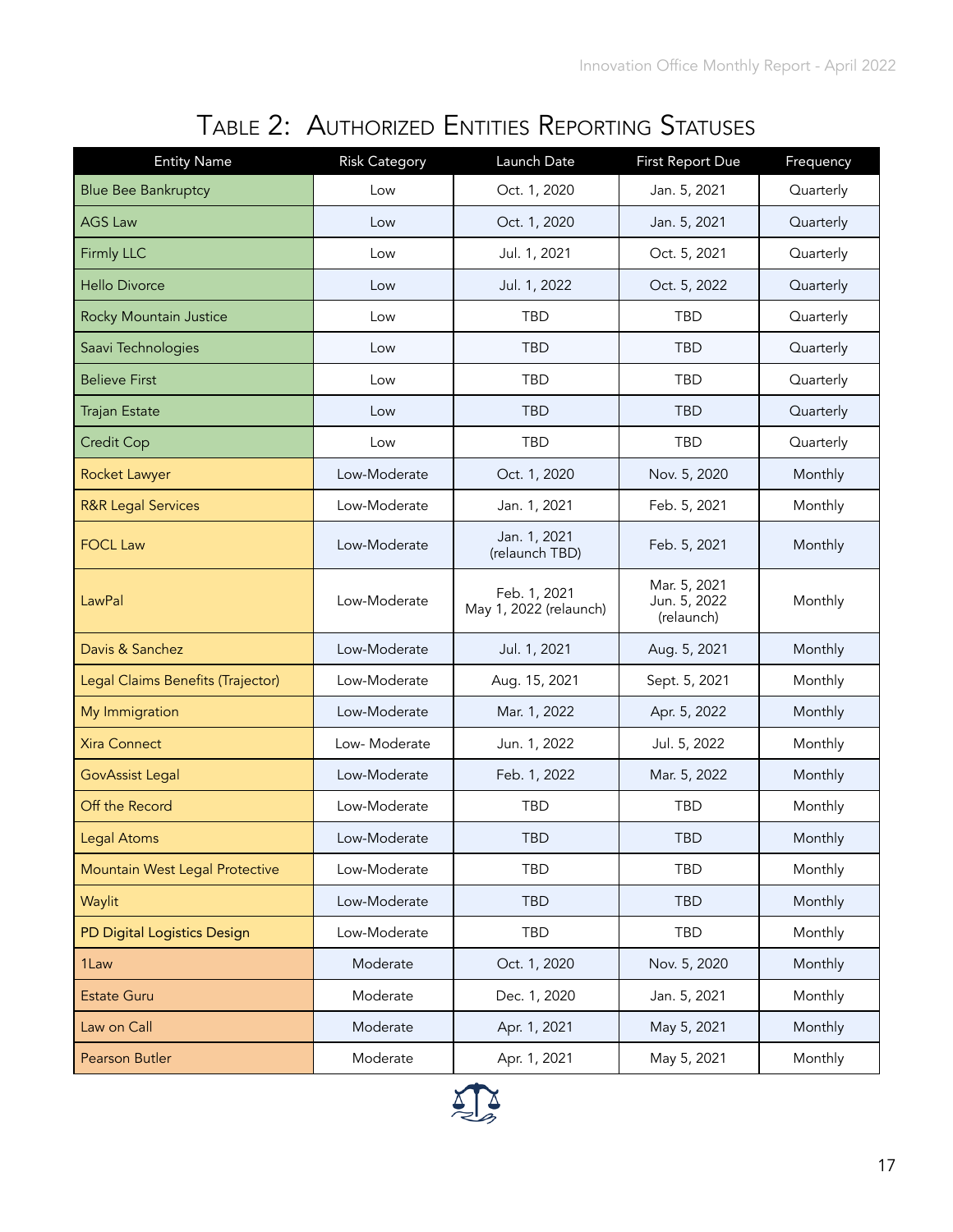Innovation Office Monthly Report - April 2022

|                                       |          | May.1 2022 (moderate<br>launch) | Jun. 5, 2022<br>(moderate launch) |         |
|---------------------------------------|----------|---------------------------------|-----------------------------------|---------|
| <b>Timp Cert. Legal Advocates</b>     | Moderate | Jun. 1, 2021                    | Jul. 5, 2021                      | Monthly |
| Law Geex                              | Moderate | Nov. 1, 2021                    | Dec. 5, 2021                      | Monthly |
| <b>Nuttal Brown</b>                   | Moderate | Dec. 1, 2021                    | Jan. 5, 2022                      | Monthly |
| LawHQ                                 | Moderate | Mar. 1, 2022                    | Apr. 5, 2022                      | Monthly |
| <b>Utah Legal Advocates</b>           | Moderate | Mar. 1, 2022                    | Apr. 5, 2022                      | Monthly |
| <b>DSD Solutions</b>                  | Moderate | Jun. 1, 2022                    | Jul. 5, 2022                      | Monthly |
| Sudbury Consulting / Code for America | Moderate | TBD                             | TBD                               | Monthly |
| Jordanelle Blocks                     | Moderate | TBD                             | TBD                               | Monthly |
| <b>Holy Cross Ministries</b>          | Moderate | TBD                             | <b>TBD</b>                        | Monthly |
| <b>AAA Fair Credit</b>                | High     | TBD                             | <b>TBD</b>                        | Monthly |